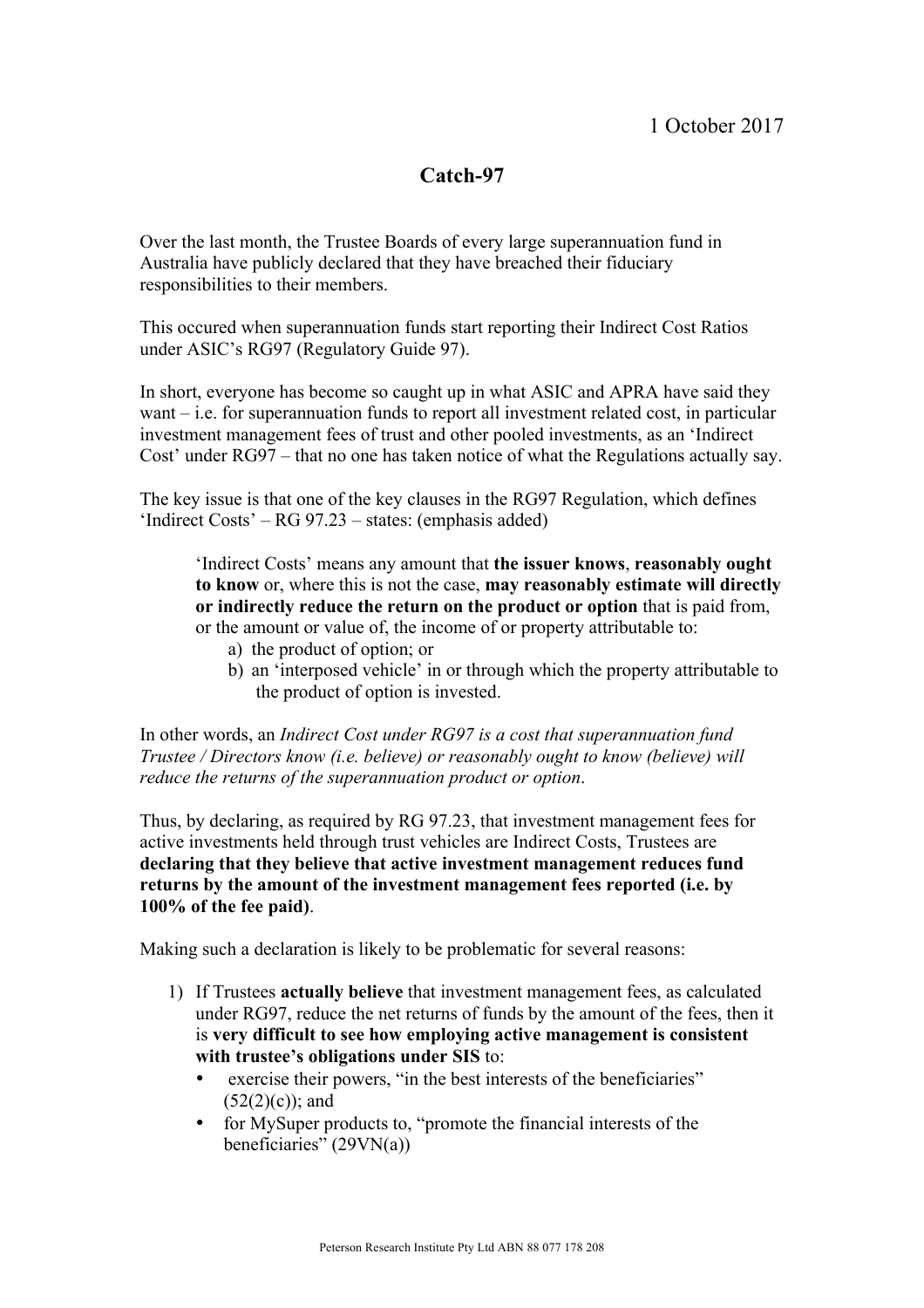- 2) Even if Trustees believe that investment management fees reduce fund returns, it is unlikely that they believe that returns will be reduced by 100% of the fees paid. (For example, it would be difficult to argue that performance fees reduce the return on a superannuation product, when they represent only a portion of increased investment returns earned as a result of active management!) This suggests that even if Trustees actually believe that investment management fees reduce returns, only a proportion of the fees should be included in Indirect Costs.
- 3) Of course, in reality, virtually all superannuation funds state in their public documents that they **believe that active investment management increases returns**. (See the quotes in the appendix below.) It is difficult to see how Trustees will reconcile declaring that they believe that fees paid to active managers of trust investments are Indirect Costs and hence reduce returns, with their public statements declaring that they believe that active management increases returns after fees.

Such a 'Catch-22' situations may be trivial or even humorous, but not in this case.

Including investment management fees paid for active investment management in the Indirect Cost Ratio under RG97 places the Trustee / Directors of Australian Superannuation funds in the invidious position of admitting either that they have not been acting in the best interests of beneficiaries, or that they have made false statements to beneficiaries and potential members.

#### **Of course there is another sensible course of action available.**

Trustee / Directors can simply say what they have already publicly stated – that they believe that active investment management will increase the return of superannuation products or options - and that therefore **investment management fees are not Indirect Costs as defined by clause 97.23 of RG97**.

John Peterson Peterson Research Institute john@prigia.com

#### **About the Author**

John Peterson is the founder of Peterson Research Institute Pty Ltd, and has over 35 years of experience in the financial services and investment industry. Enquiries: john@prigia.com

*The views and opinions expressed in this article are those of the author. This article is provided for general information only and does not constitute financial or any other advice.*